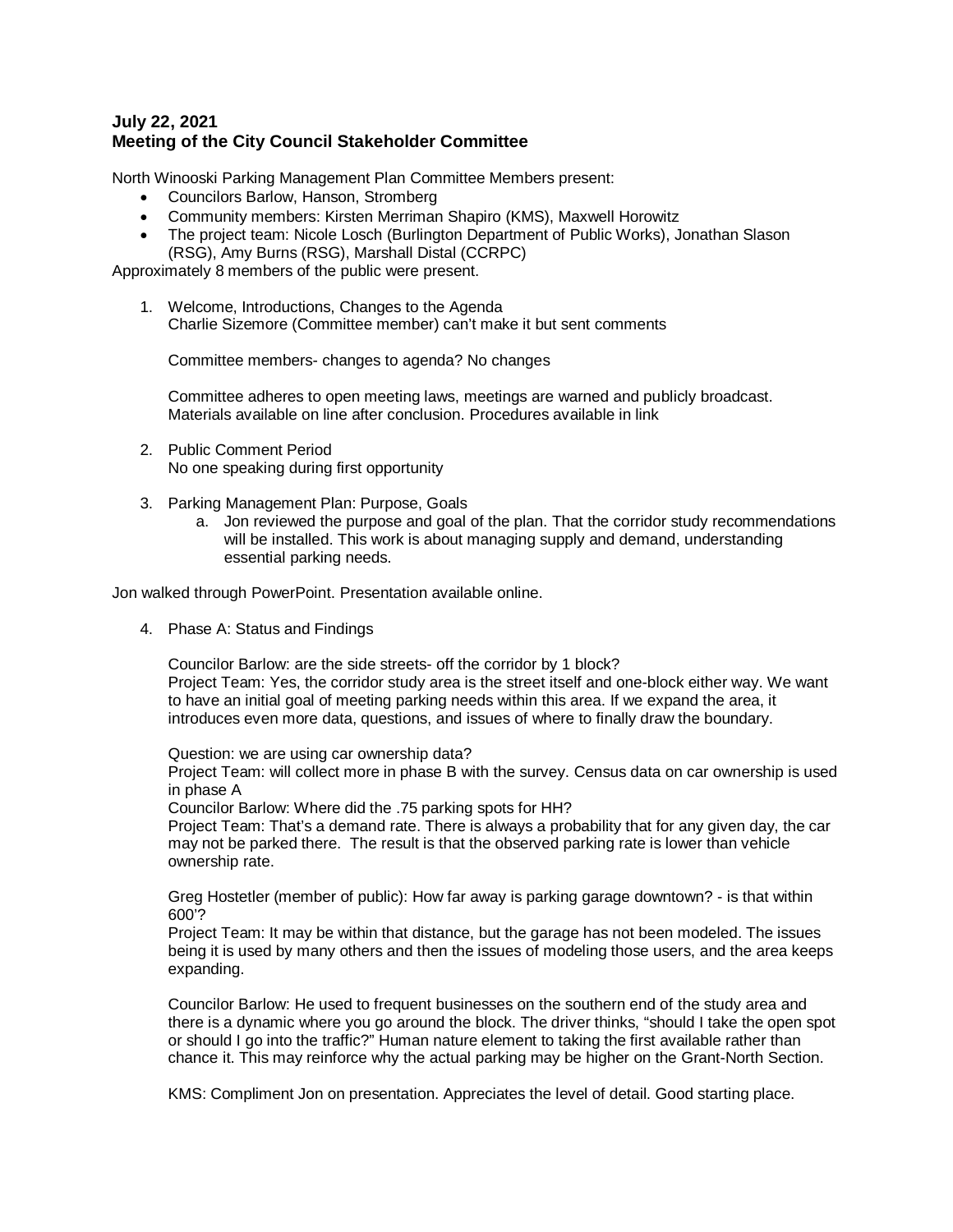Jane Knodell (member of the public) - In the estimates of demand, did you include patrons of businesses? What about those people visiting residences?

Project Team: yes, in commercial table. All land uses combined but estimate of every business for employees and patrons of business. For the residential uses: yes, different rates for owners and guests.

### 5. Phase B: Introduction & Committee Discussion

#### Engagement and Survey

Jonathan discussed the approach on the survey being a central and significant aspect to engage a wide audience. The Corridor study already had a large public participation aspect from public meetings. Now it is about understanding who is affected these policies and really understand what policies and strategies may be most of interest in the study area. Online surveys have a disadvantage of language and internet access, but they have been successful getting a higher number of respondents than other methods.

### Councilor Stromberg: Can we use QR codes?

Project Team: Yes, we will use them on lawn signs and postcards

Councilor Hanson: Survey itself will be further developed - will it be clear that this is not just for people who drive? I want to make sure this is relevant to everyone, not just drivers. Not parking focused.

Project Team: Correct, we need all users of the corridor (whether they pass through, live, or visit) the corridor. We will need to think through title/tag line. What is the right messaging to get that buy in?

Public Member suggestion: Simple language of transportation vs parking so broader understanding.

Councilor Barlow: Since surveying in summer, if you don't get the response rate will we amplify through direct canvassing or through other means? Bus advertising? etc? The lawn signs in noncampaign season might work.

Project team: fielding in central Vermont and did have to encourage- still in pandemic. We will monitor the respondents on a daily/weekly basis.

KMS: Are we going to places where you might find seniors? People with children? New immigrants? They may not understand why they may want to participate. More direct engagement and thoughtfulness.

Project Team: Good question, did reach out to City's Trusted Communities Voices program. They are off in July so we will catch them late- they have offered to give guidance to reach their communities, Might take different approach. Language isn't as easy to follow in a translated sense.

KMS: The Family Room - a cross section of folks with programs, provide survey in that format. Project Team: good reminder. Also, day programs for seniors – key building to catch people who live in the area. Really working on engaging organizations that engage others. Let's get that list and call them up and distribute, etc. Any missing groups? Send them our way!

Ellen O'Brien: Reading level makes big difference of engagement . KMS: Light on the jargon.

**Schedule**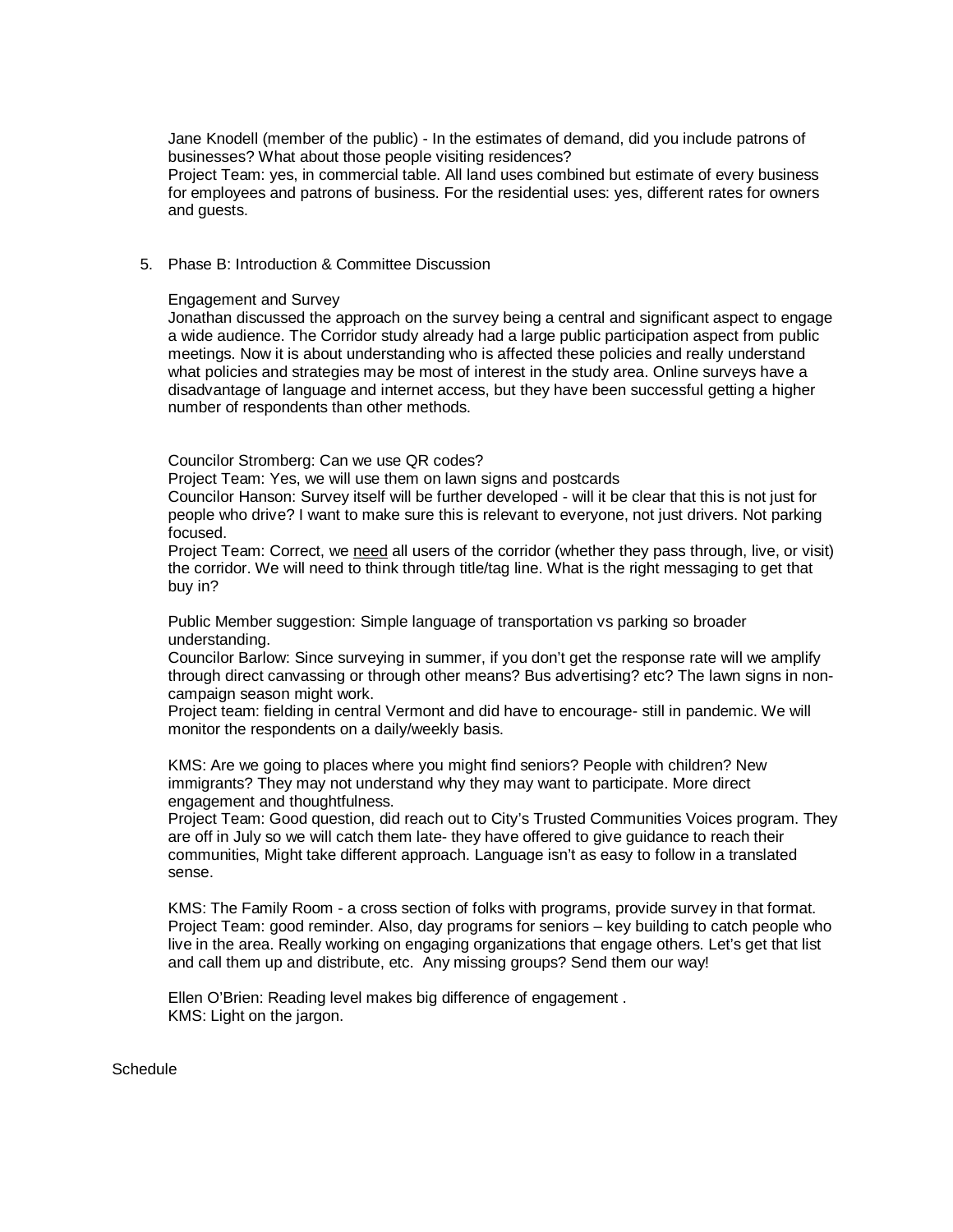Project team: described the situation we are in that by October the city needs to inform VTrans on the Winooski Avenue (Route 2/7 state roadway) designs. The state will incorporate the changes proposed by the city.

KMS: Repeat? Is there a funding source paying for striping/curbs? Project Team: If curb moving and stormwater, more design work and more cost. Thus, need to get moving to give them that information.

Solveig Overby (member of public via chat): As part of the survey process, it would be helpful to know if the residents who have cars need to use them daily, whether to commute to work, drop children at school or day care, etc. In parking studies done during the development of Burlington's Residential Parking Management Program, it was determined that 25% of cars parked on streets with very limited parking were not moved for days. These folks might bike or walk in town so only need their car occasionally. If there was an option for convenient satellite parking, this could reduce some of the on-street vehicle storage that ties up parking spaces needed by folks who must park near their residence because they must use a car daily. The satelite parking should be made attractive in creative ways, with efficient transport (on bus line;Uber/taxi credits?) to the parking, and covered by solar panels keeping the snow off, making it appealing in winter: better than digging the car out for snow parking bans.

Project Team: Great strategy- this is how we see the process unfold.

KMS: Parking model for business- do you think it is useful to ground truth that to improve on the model to see if that's accurate?

Project Team: we reduced commercial parking rates as well- to get the model calibrated we adjusted the rates to about 50% of the national parking rates. Commercial side not as rich of a data set and covid has thrown it for a loop. Adjusted rate that seems to fit observational data, which was collected pre covid. Anyone's guess what happens 6 months from now. The team would be all ears if certain businesses should be observed over the next month. We can fact check the model.

KMS: Not sure which ones but Feeding Chittenden – we don't want to hamper their ability (or any non-profit in the study area) to serve community. Don't know specific places - is there a simple thing to ask for businesses? Sampling of businesses.

Project Team: Logic structure in the survey to ask live, work, own a biz- will be able to ask them in the survey. The survey respondent can answer with multiple checkboxes or just one. this way to get perspectives of who works, lives, visits, or all three in the corridor.

Councilor Hanson: Interest in teleworking. I can't think what businesses specifically in the corridor where this would most apply, but we should be aware and sensitive that some businesses will want to encourage and maintain a high teleworking environment – may want to revisit those businesses.

Project Team: We can ask about teleworking. Asking pre-covid is risky. Based on the job types and sectors in the corridor it doesn't appear to have a ton of potential for teleworking. However, there are some – such as Legal Aid for example. They are a larger employer (~20 staff) that could have some remote work. Plus, they seem to have a small parking supply. We have an opportunity – however, we don't want to tailor our solutions to specific businesses, we need to have some flexibility.

Councilor Hanson: With the timeline- makes him nervous. Timeline is has no room for delay/error. We would miss that Oct/Nov timeline.

Project Team: RSG explained some reasons for the delay on the analysis and holding this meeting. The result has that the timeline has been pushed tighter than it should be. The project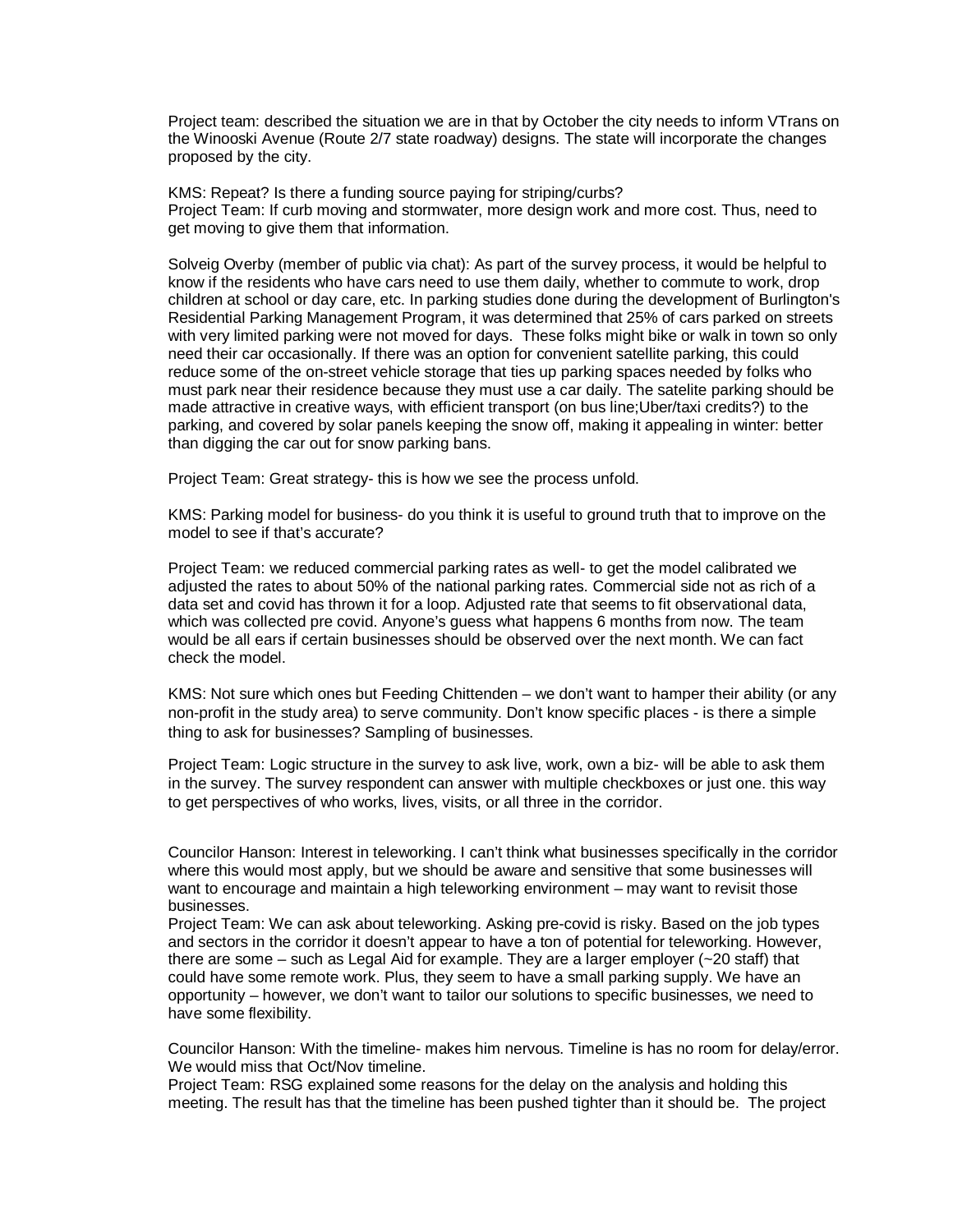team is hopeful we will have enough info to know the general direction. Worst case, we may miss the opportunity to coordinate with state. However, if we can give them enough info that's what they are looking for by October.

Councilor Hanson: Council resolution had this going on the ground this year with bike lanes - the idea was let's make sure we have a plan in place to manage parking. Never meant to delay implementation. It concerns me- I don't know if there is any way to compress or shrink for some buffer. If anyone drops any ball, could be big consequences. I know it's already tight. Need wiggle room.

Project Team: Will go back to VTrans to understand timing and what they need.

Councilor Hanson: NPA meeting is 2<sup>nd</sup> Thursday in September. This will give us time to time to consider NPA feedback for committee to review. Suggested timeline- 9<sup>th</sup> review, meeting with NPA before the 23rd, September 23, approve.

Project Team: Tried to build time in for strategies. We can share info directly and the project team can be the connection between committee members.

KMS: Clarity upfront is helpful- there has been a decision already made by council to install bike lanes and very likely remove parking from Winooski. This is not about that decision but about how its managed in the future. Should be clear in survey intro. And at NPA meeting. Some people will be thrilled and some less thrilled. We should try to push out the schedule, as schedules may slip, plus VTRANS won't do the work in the winter. More meetings ok- will try to be available. If we get good response on survey, it will take time to analyze the results and make sense of it.

Councilor Barlow: Approach VTRANS and ask if they have flexibility. Project Team: Will check for more flexibility.

Councilor Hanson: We have to present something to NPA before we approve it- I think its better to go to them in September. We go to them first and then approve it.

Project Team: continue conversations to expedite schedule to get those pieces out on a different schedule. Strategize those ideas.

Maxwell Horovitz: He is flexible on switching meetings but if we could get preliminary info to review before future meetings would help move things along.

#### Shared Charlie Sizemore's comments:

Unfortunately we had a staffing issue and I'm unlikely to be able to attend the meeting tonight. I've read the agenda and Draft Phase B, and thought I would write my thoughts, questions and concerns so they can be part of the record.

- 1. I think we should formalize what we mean by "focused engagement with targeted audiences." Specifically, I'd like to know HOW we intend to engage with Feeding Chittenden, The Community Health Center, and Outright Vermont as to how these changes will impact their ability to serve our community.
- 2. I'd like to reiterate my concern from our first meeting that these organizations are woefully omitted from this process, and say once again that if we move forward and in doing so hamper their ability to serve our community then we have failed.
- 3. I think there should be a review of the survey before it's finalized. This survey is crucially important to gauging the effect of these changes on NWA, and if not carefully crafted and executed could be a wasted opportunity.
- 4. Do we have specific plans as to how we will get feedback from working families, New Americans, and under-served members of our community via the survey? Can we devise a plan/work together with the non-profits on the NWA corridor to get survey feedback from the community members they serve?